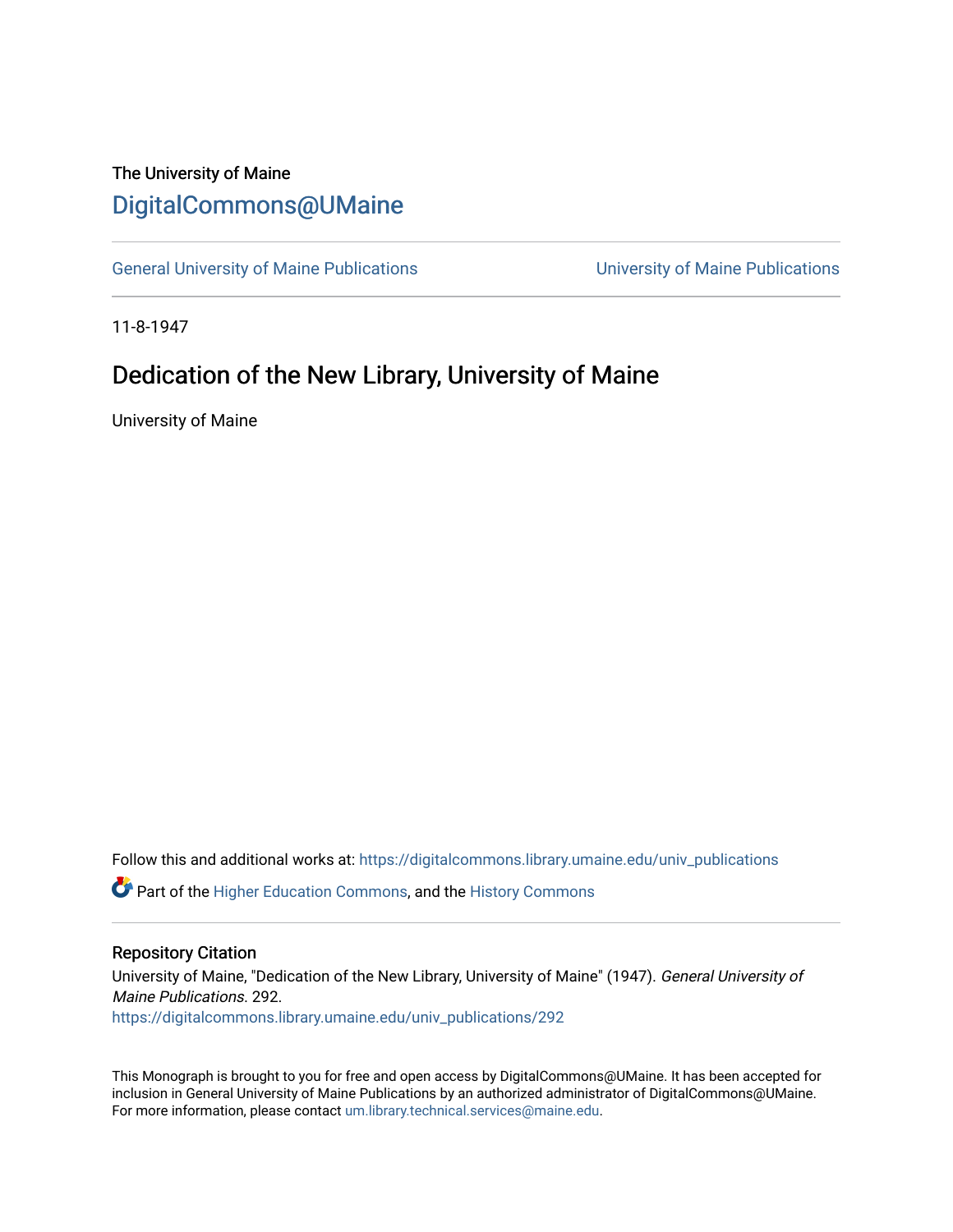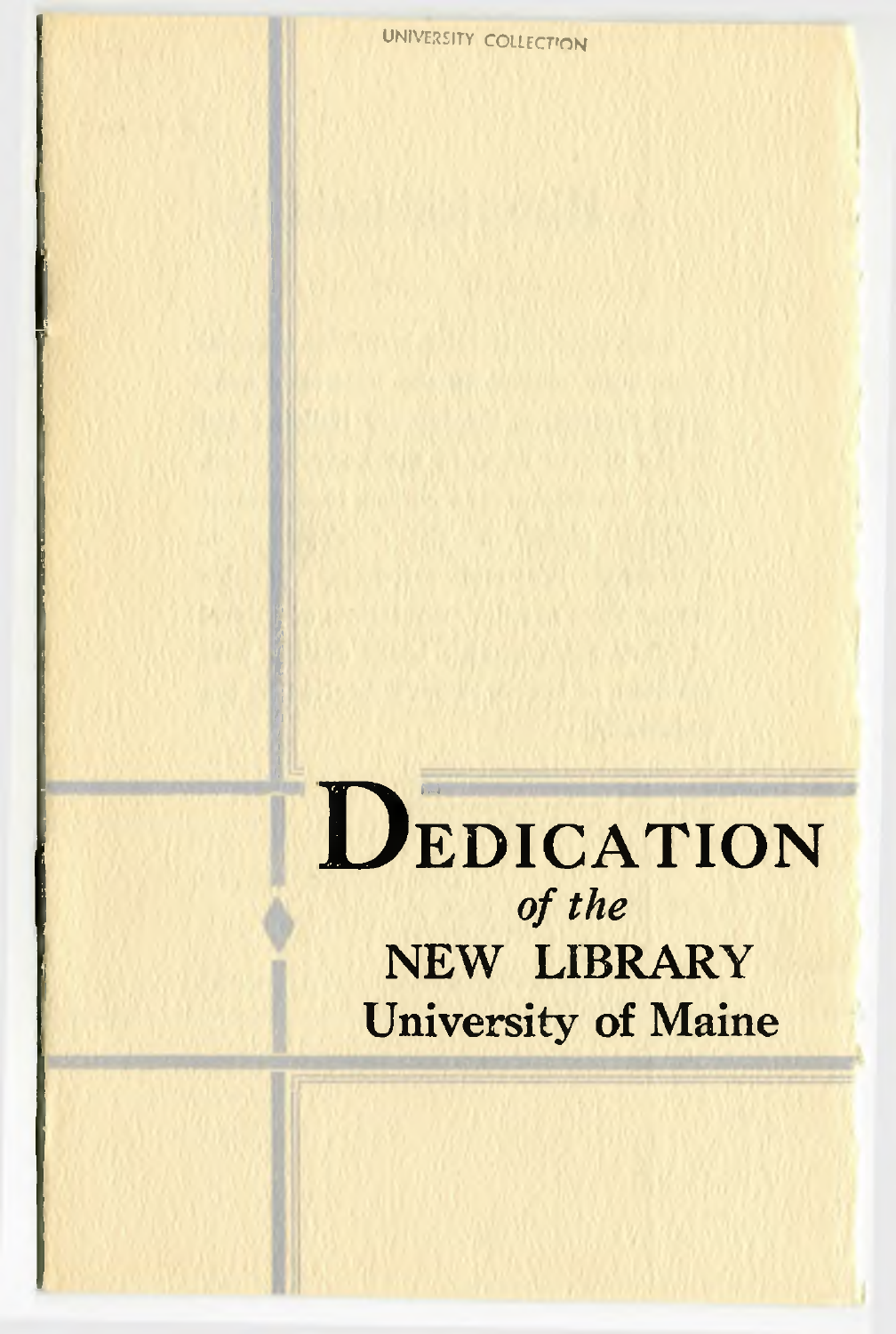# **Historical Exhibits**

Exhibits of University historical material have been placed in the several display areas throughout the Library Building and in the display cases in the Lecture Room. These materials were chosen to represent different phases in the development of University life and activities. Notable among them are the manuscripts of several of Mary Ellen Chase's books dealing with the State of Maine, recently received by the University.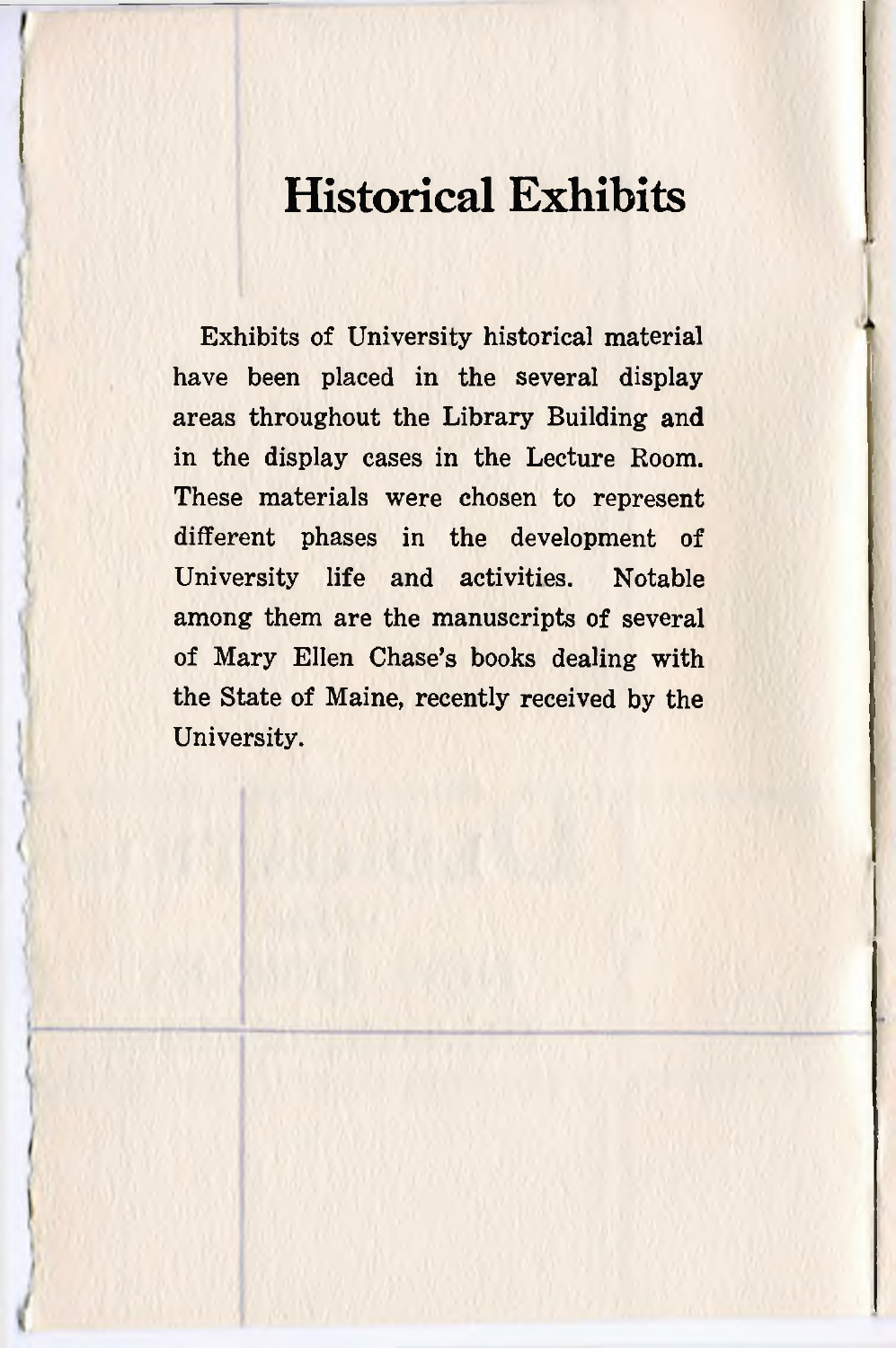# **Dedication Program**

Eleven O'clock, November 8, 1947 Louis Oakes Room

Presiding, PRESIDENT ARTHUR A. HAUCK

Invocation—The Reverend Charles E. O'Connor What the New Library Means

To the Students—June H. Swanton '48 To the Faculty—Louis T. Ibbotson, Librarian To the Alumni— Raymond H. Fogler, Chairman, Library Fund Committee

Introduction of Architects . . . . . . W. H. Lee, Architect C. Parker Crowell, Crowell and Lancaster Supervising Architects

Greetings from other Maine Colleges... President Kenneth C. M. Sills, Bowdoin College

Greetings from the State... The Honorable Horace A. Hildreth, Governor of Maine

Address . . . The Honorable Edward E. Chase President, Board of Trustees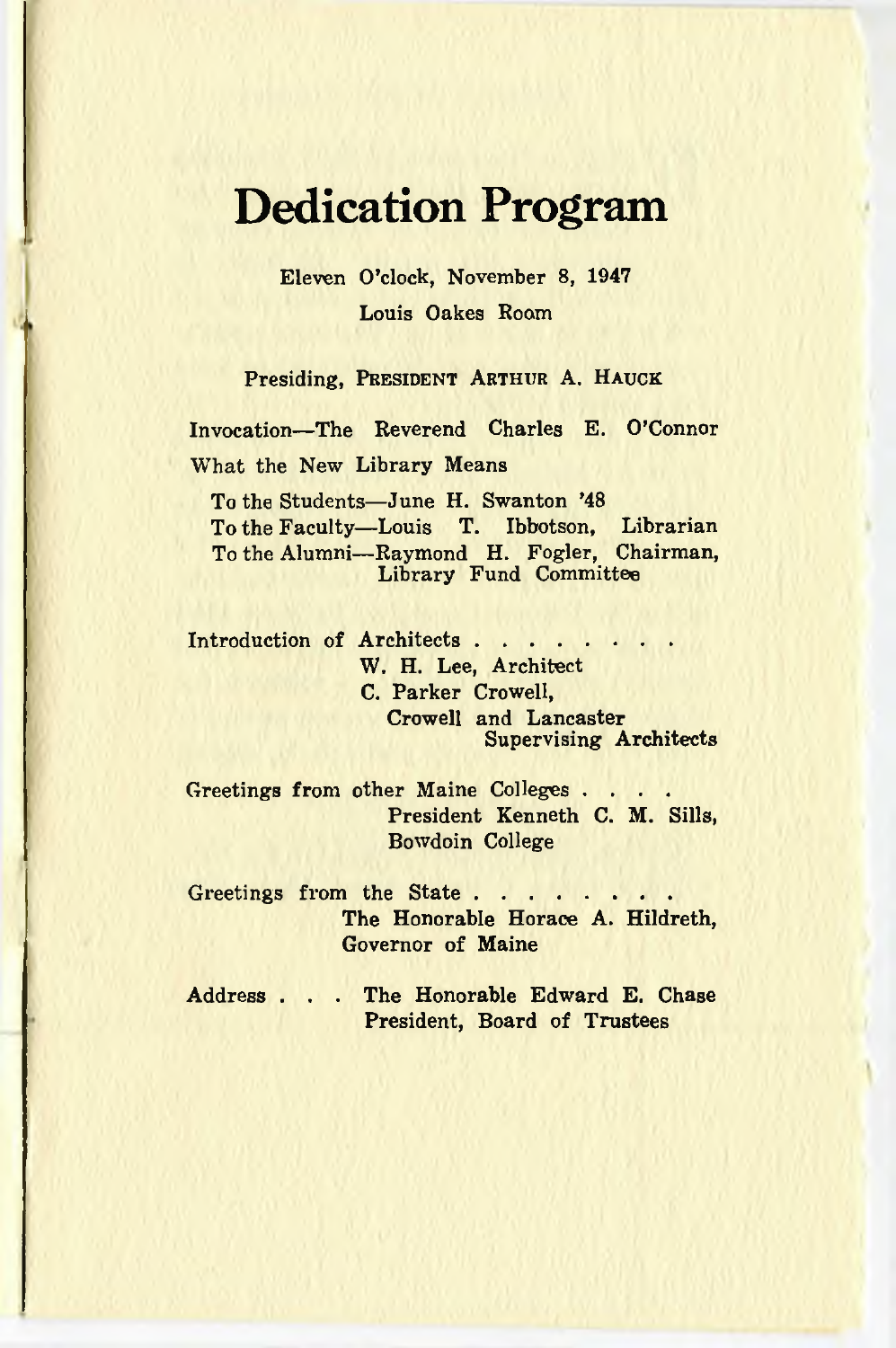### **Growth of the Library**

**FROM a few books in 1868, when the Maine State College opened, the Library has grown to 215,000 volumes.** Maine State College opened, the Library has grown to 215,000 volumes.

Although the number of books is significant, the real test of a library is the use which is made of it. The book circulation for the past year is estimated to have been about 75,000.

The first library was located in a small room in Fernald Hall. In 1888 lack of adequate space in the original location made it necessary to change to Coburn Hall. The library was moved in 1906 to the building given by Andrew Carnegie. Between 1906 and 1941, student enrollment increased 350 percent and the number of volumes increased 450 percent. This growth made the need for a new library particularly urgent.

#### **The New Library**

Ground was formally broken for the New Library during Commencement, 1941. The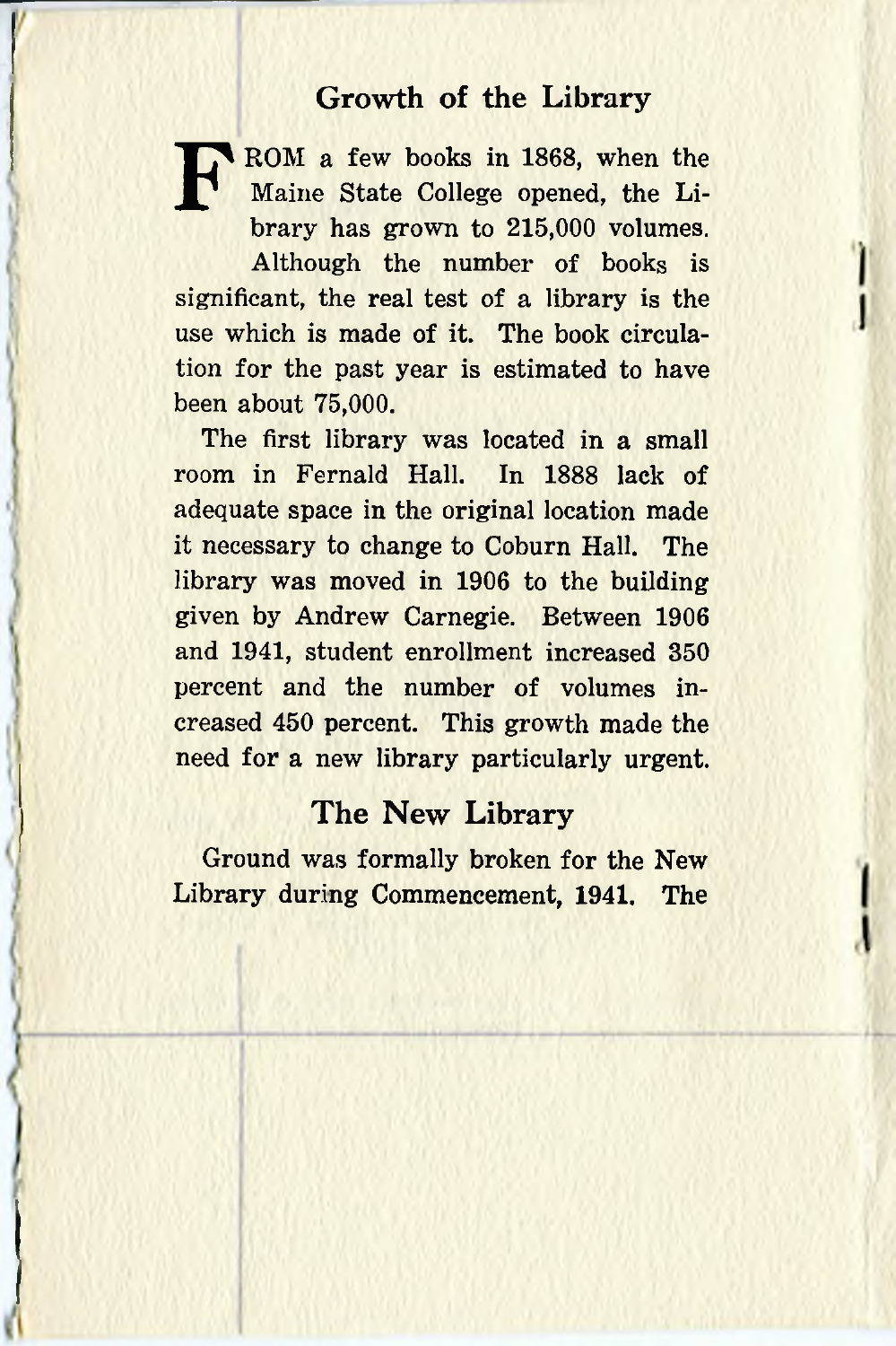shell of the building was constructed during 1941-1942, but war conditions made it impossible to proceed with the construction of the interior. At the close of hostilities, work on the building was resumed.

The stack capacity provided at present is estimated to be 250,000 volumes, with space available for an additional 200,000 volumes as needed. The Library is fireproof throughout. The seating capacity of the building when fully utilized for library purposes will be 600.

In addition to the facilities now being used for library purposes, the following rooms are included in the plans and will be constructed as soon as it is possible to release the areas now being used for class purposes.

- 1. A main Reading Room.
- 2. A University of Maine Room for historical materials and books by University graduates.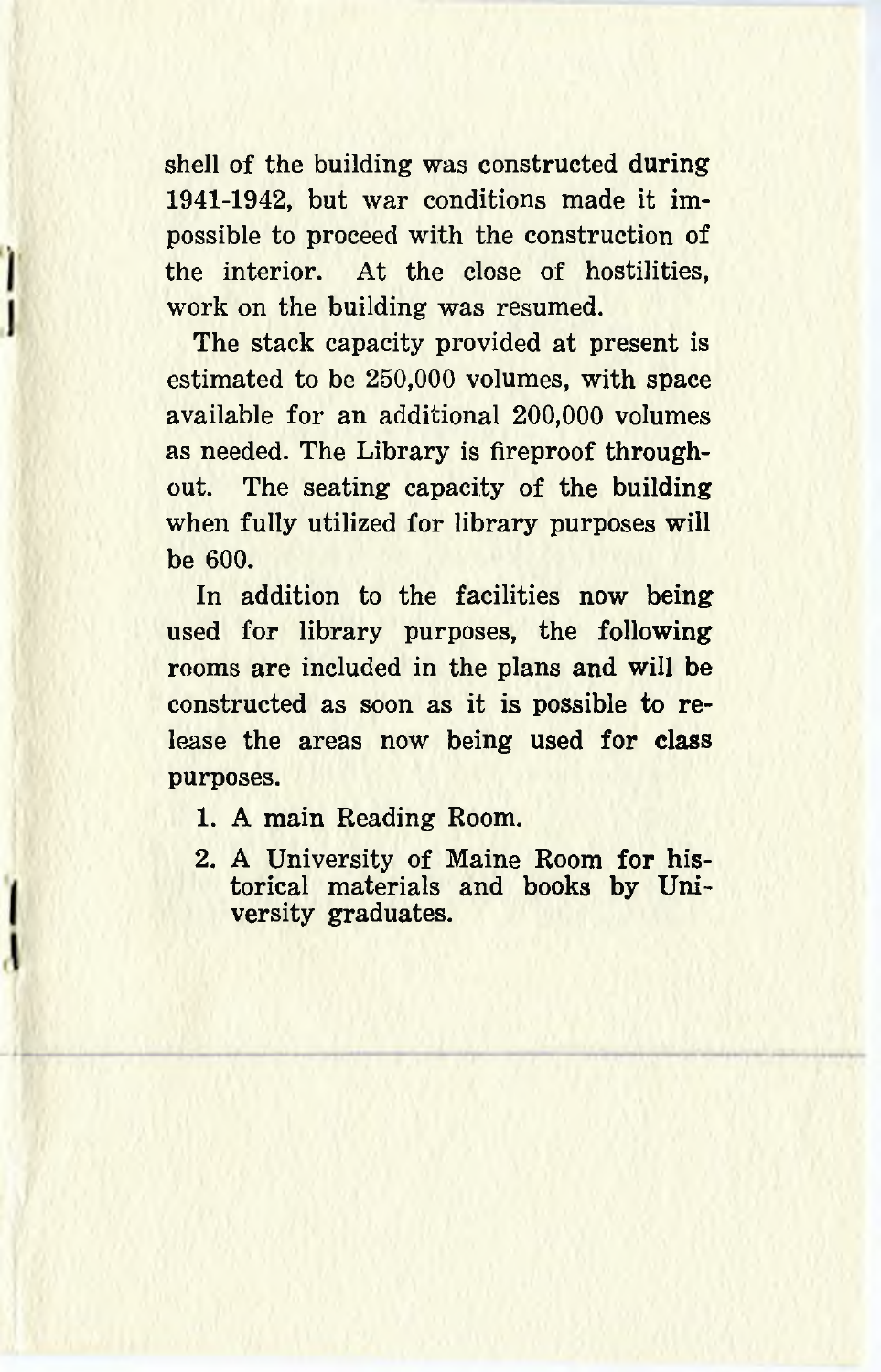- 3. A State of Maine Room for books by-Maine authors, town histories, etc.
- 4. A Periodicals Room for current magazines and papers.
- 5. A Special Collection Room for gifts made to the University.
- 6. Seminar Rooms.

### **Temporary Uses**

The great influx of veterans combined with the sincere desire of the University to make educational opportunities available to them, required many additional class rooms and offices. While the New Library offered the only immediate solution to the problem, the decision to use parts of it for classrooms and offices was made reluctantly. The structural plan of the building has not been changed. As rapidly as space becomes available in other buildings, the temporary uses will be discontinued and the entire building will be used for library purposes.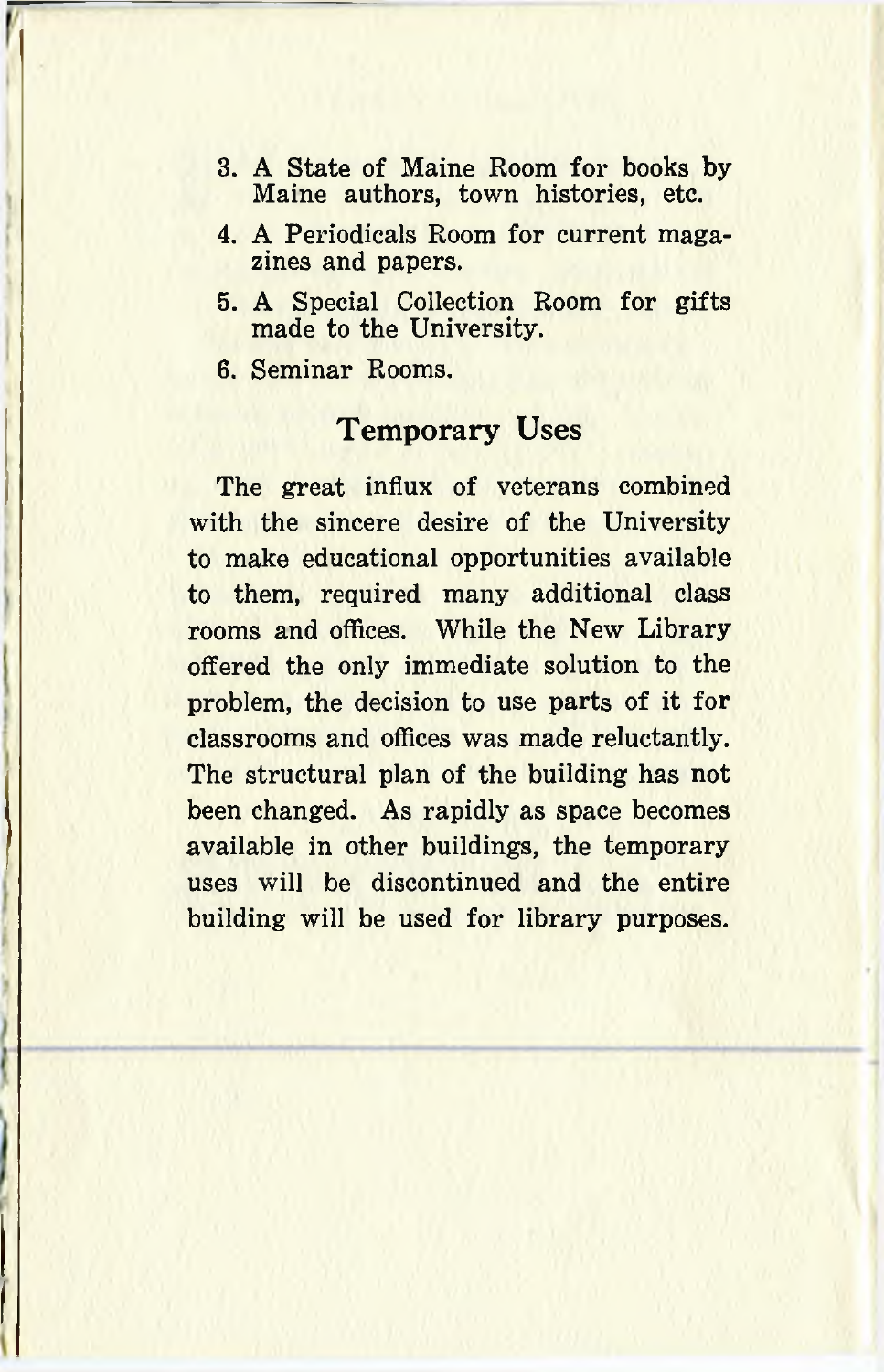The men and women of Maine will be eternally grateful to the 5,936 alumni, students, faculty, and friends who subscribed a total of \$251,553 toward the New Library Building. The campaign opened on February 25, 1940, the seventy-fifth anniversary of Founders Day, and was concluded in 1941. The late Norman H. Mayo, Class of 1909, served as general chairman of the campaign. His inspiring and constructive leadership was invaluable to the success of the campaign. In 1943 Raymond H. Fogler, Class of 1915, who had served with conspicuous success as chairman of the Special Gifts Committee, became chairman of the Library Fund Committee. To these men, to all alumni and faculty who served as workers, and to every person whose gift helped to make this beautiful New Library Building possible, the University expresses its grateful appreciation.